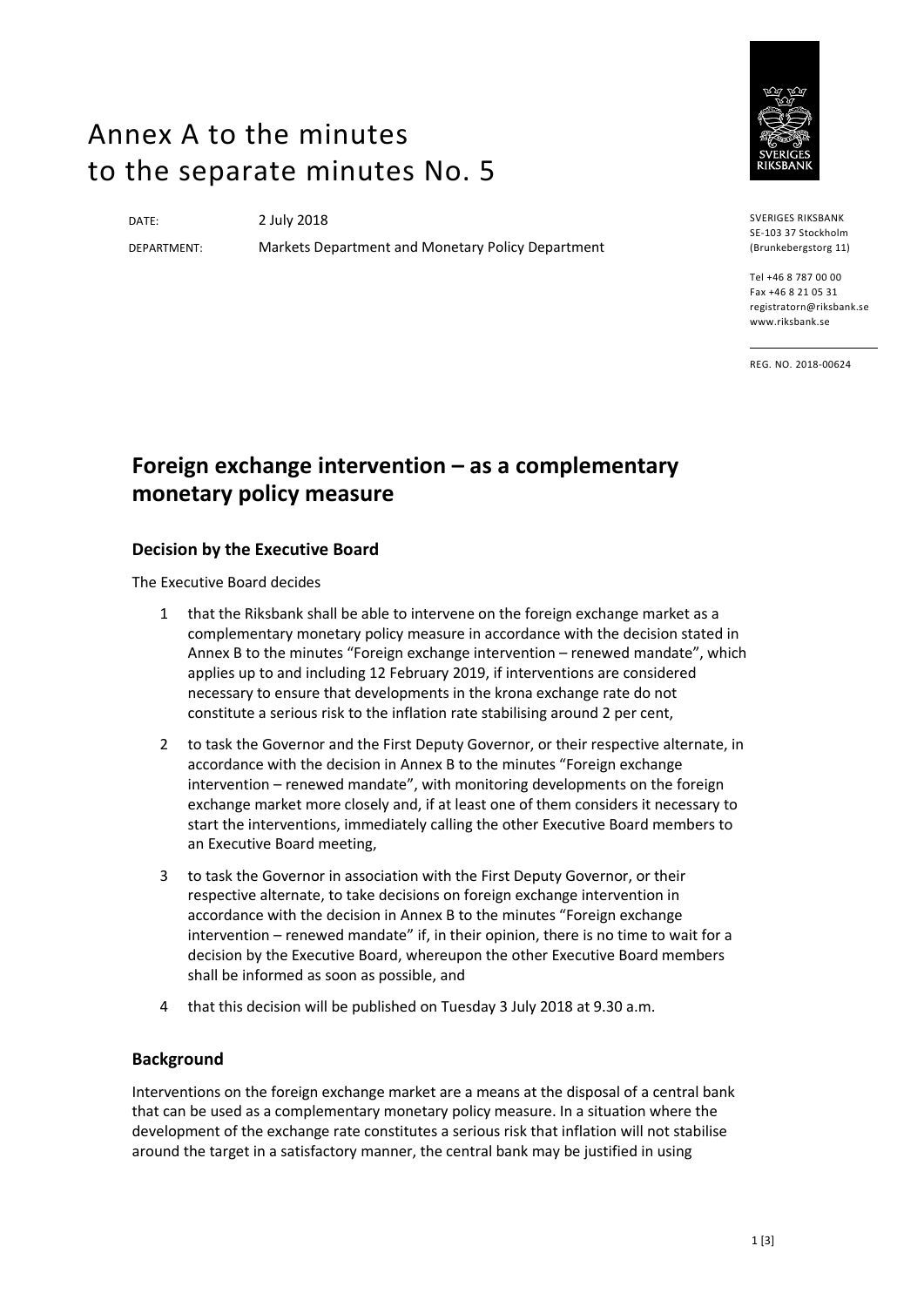

interventions on the foreign exchange market as a complementary measure in its work to safeguard price stability.

### **Deliberations**

#### *A high level of confidence in the inflation target is important*

In recent years, the Riksbank has made monetary policy more expansionary by cutting the repo rate to negative levels, adjusting the repo rate path down and purchasing large amounts of government bonds. At the end of June, the Riksbank's government bond holdings amounted to about SEK 330 billion, expressed as a nominal amount. Until further notice, redemptions and coupon payments will be reinvested in the government bond portfolio. In December 2017, the Executive Board decided to bring forward reinvestments of the large redemptions that are due during the first half of 2019. The Riksbank already started reinvestments in January and these will continue until the middle of 2019. The aim of this monetary policy is to keep inflation close to the target of 2 per cent and inflation expectations in line with the inflation target. High confidence in the inflation target is creating the conditions for efficient price-setting and wage formation, thereby contributing to good economic development.

The Riksbank's expansionary monetary policy has helped strengthen economic activity, reduce unemployment and boost inflation. Over the past year, inflation has been close to the target. Both short- and long-term inflation expectations have also risen and they are also close to 2 per cent. But in several parts of the world, there is considerable economic policy uncertainty, creating risks to global growth.

The krona exchange rate has weakened over the last year. But in the years ahead, it is expected to strengthen and the exchange rate is still a source of uncertainty as regards the development of inflation. If the krona strengthens too rapidly, it could lead to prices of imported goods and services increasing more slowly and to a decline in the demand for Swedish exports. Such a development would make it more difficult for the Riksbank to stabilise inflation around the target of 2 per cent. The problems could be particularly serious if confidence in the inflation target were to once again weaken through falling inflation expectations. Weakened confidence in the inflation target is a source of unease as it creates instability and uncertainty in the economy. The risks of excessively low inflation merit particular attention, as at the prevailing interest rate levels excessively low inflation is more difficult to manage than excessively high inflation.

#### *Need for further monetary policy measures*

The Riksbank does not have a target for the exchange rate. However, the value of the Swedish krona in relation to the most important currencies abroad is an important factor in assessing inflation. The exchange rate is expected to strengthen gradually in the coming years but the forecast is associated with uncertainty. A rapid strengthening of the krona may therefore need to be counteracted by even more expansionary monetary policy. As a complementary monetary policy measure, the Riksbank may therefore need to intervene on the foreign exchange market.

The aim of any foreign exchange interventions would not be to influence the long-term krona exchange rate, but to prevent the krona from appreciating too rapidly which would risk pushing inflation well below target. The foreign exchange transactions made within the framework of these interventions are thus a means of upholding the inflation target and